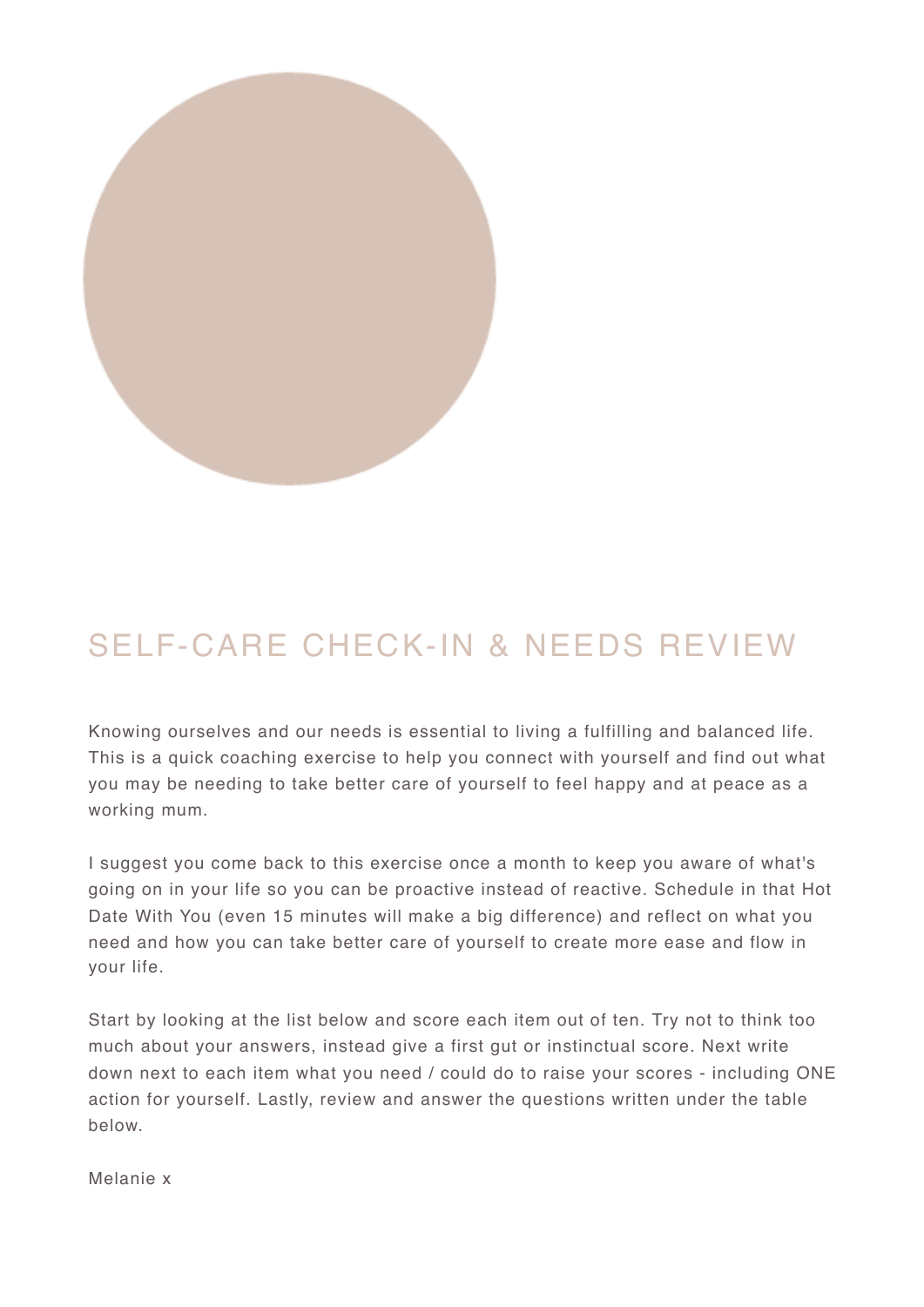## Where do I need to take care of myself more?

|                | Where do I need to take care of<br><b>MYSELF more?</b> | <b>How</b><br>satisfied are<br>you<br>currently in<br>this area? * | What do I need? What would raise<br>my score? |
|----------------|--------------------------------------------------------|--------------------------------------------------------------------|-----------------------------------------------|
| $\mathbf{1}$   | My energy levels                                       |                                                                    |                                               |
| 2              | How inspired I'm feeling                               |                                                                    |                                               |
| 3              | Fun & play                                             |                                                                    |                                               |
| 4              | Self-honesty                                           |                                                                    |                                               |
| 5              | Peace & quiet                                          |                                                                    |                                               |
| 6              | Feeling heard or seen                                  |                                                                    |                                               |
| $\overline{7}$ | Feeling accepted and understood                        |                                                                    |                                               |
| 8              | My friendships                                         |                                                                    |                                               |
| $\overline{9}$ | My physical appearance                                 |                                                                    |                                               |
| 10             | Feeling loved and appreciated                          |                                                                    |                                               |
| 11             | My environment (e.g. home &<br>workspace)              |                                                                    |                                               |
| 12             | Physical health                                        |                                                                    |                                               |
| 13             | My feelings & emotional health                         |                                                                    |                                               |
| 14             | Organisation & simplicity                              |                                                                    |                                               |
| 15             | Being challenged & stretched                           |                                                                    |                                               |
| 16             | Learning & personal growth                             |                                                                    |                                               |
| 17             | Money/ finances                                        |                                                                    |                                               |
| 18             | Connection to myself                                   |                                                                    |                                               |
| 19             | Relaxation & pampering                                 |                                                                    |                                               |
| 20             | Something else:                                        |                                                                    |                                               |

 $*$  Give a score out of 10, where 1 is low and 10 is high.